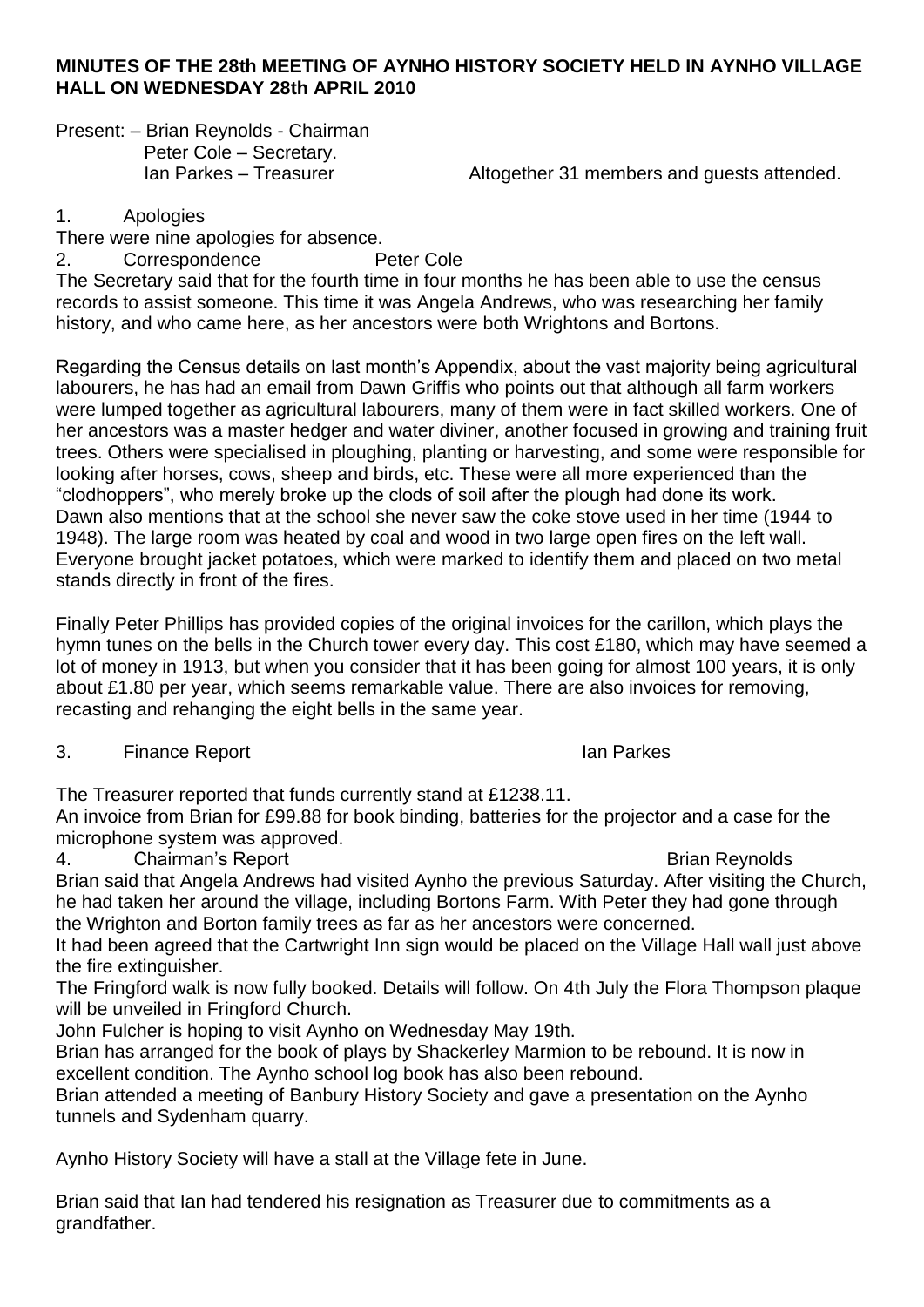We ought to sort out a more formal structure at our next AGM, and get more people running the Society. In the meantime he will ask Eileen to collect the money at meetings.

## 5. The Cartwrights at Edgcote **Sally Strutt** Sally Strutt

Brian introduced Sally Strutt, who is the historian at Edgcote House, where she has worked for four years. She has just written a book about the history of the building, with an accompanying CD.

Sally said that the house is Georgian, built in the mid 18th century. It is a private house, set in an estate of about 1800 acres, located about a mile south east of Chipping Warden. The Church of St. James's is situated close to the house.

The Chauncy family had acquired the estate from Anne of Cleves in 1545. In 1742 Richard Chauncy, a wealthy London merchant, inherited it. During the period from 1748 to 1753 he had a substantial house built on the site of a former Tudor mansion.

The estate passed to his son, William Henry and then William's sister Anna Maria Chauncy. As she was unmarried it passed to Thomas Carter, whose mother had been Richard Chauncy's niece.

Julia Frances Aubrey was the second wife of William Ralph Cartwright of Aynho. She was a distant cousin of Thomas Carter, so she inherited Edgcote on his death. The Cartwrights came to Edgcote in 1847, and stayed until 1926.

There have been very few changes since the house was built, so it is very much the house that the Cartwrights would have known.

Julia was a busy person, with a large family, but she still found time to paint, enjoy poetry and read a great deal. Her stepdaughter Lili often visited, and Sally showed pictures of rooms at Edgcote painted by Lili and Julia.

Julia's eldest son, Richard Aubrey also moved to Edgcote, and ran Home Farm there. He had been a midshipman on board HMS Samarang age 14 in 1825, and he had visited places such as Cape Town, which he described in a letter as being bigger than Banbury. He saw slave ships, which had by then been banned in Britain. He brought back a cockatoo as a memento. As he grew up he became a quite gentlemanly person. He won the heart of a Mary Freemantle, and married her. They had nine children. The eldest Harriet never married, but devoted herself to charitable works, helping in Islington's Fever Hospital, while living in the Docklands slum area. When she died at the age of 80, she was known as the Grand Old Lady of Wapping. William Chauncy Cartwright became a diplomat. Emma Cecelia married Edward Slater Harrison of Shelswell Park (the squire before whom the young Flora Thompson signed her declaration of allegiance on joining the Post Office). Beatrice became the first female County Councillor and magistrate in Northamptonshire, and later Mayor of Brackley. Stephen Cartwright became Rector of Edgcote. Julia Mary Cartwright kept a diary for virtually the whole of her life, which makes for very good reading, with details of her life at Edgcote over many years. A large part of this diary has been made into a book, entitled "A Bright Remembrance". When she was 14 in 1865 she made a sampler, which was recently bought at auction and is now in the House. She recorded particulars of a tour of Renaissance Italy including Lake Como. In addition to novels, she wrote about croquet on the lawn, and dances, parties and marionette shows at Edgcote House. In later years of her diary in the 1880s and 1890s she records the impact that farming problems were having. Poor harvests, combined with cheap grain imports from America were hitting farmers badly. Tenants were struggling to pay their rents, land values fell, and she wrote that these problems marred her father's final years.

One of Edgcote's records is a terrier or land inventory in the form of a book started in Carter's time recording all the field names, tenants, rents, etc., with beautiful maps. This shows that in 1869 the estate had 1350 acres worth £2,500, but by 1890 the land was only worth £2,000.

The estate passed to Richard Aubrey's eldest son, Aubrey Thomas Carter Cartwright. He too really struggled to keep the estate going. He died quite young at the age of 55 in 1904. Ralph Cartwright took the estate over when he was only 24. He wasn't really cut out to be a country squire or estate manager, and he made matters worse by losing a lot of money gambling. In 1905